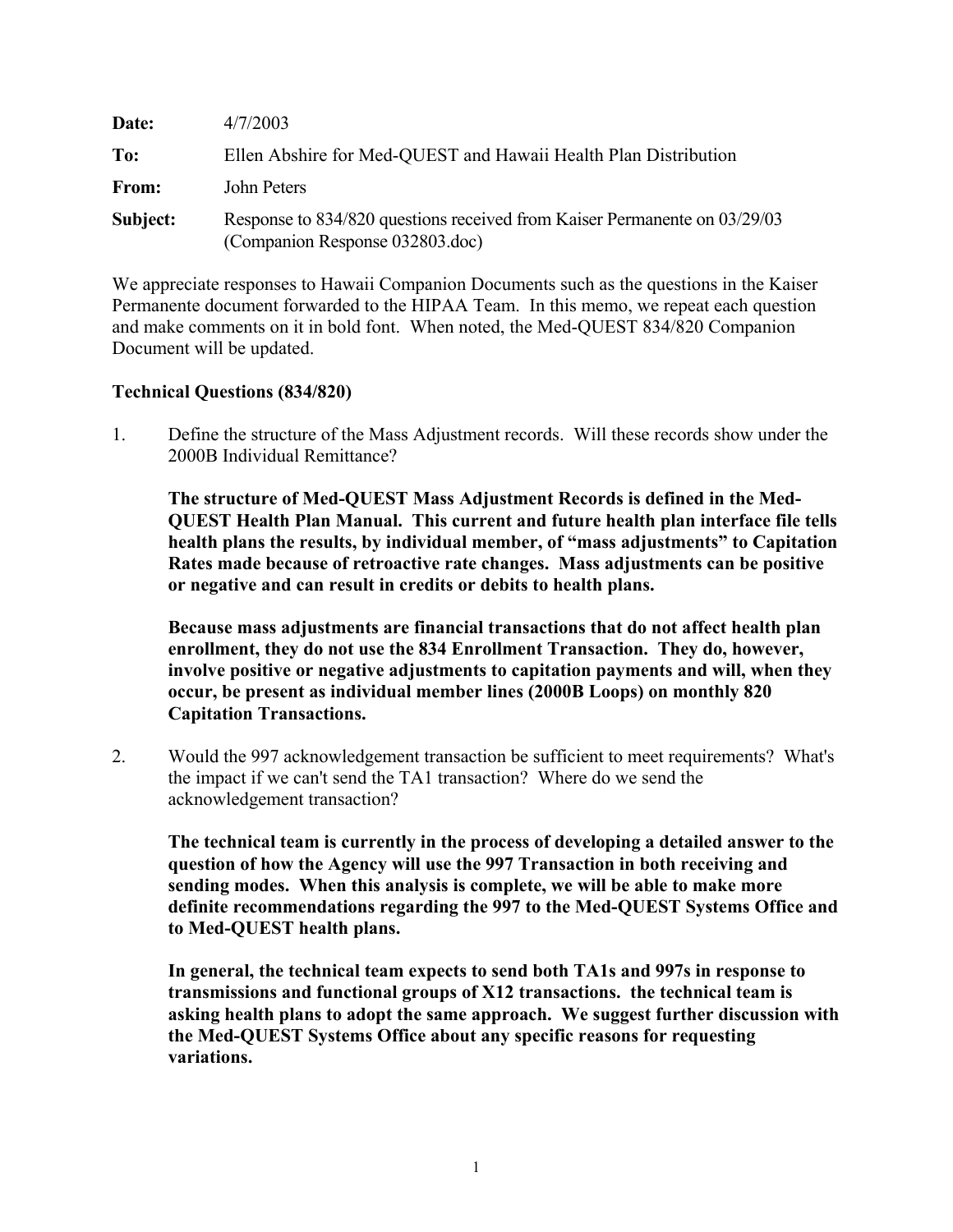3. If the SE segment shows the segment count, where is the total transaction (member level) count?

**The segment count in the SE Segment is a control count that can be used by the transaction receiver to validate its own segment count. Member counts are absent from 834 Transactions and can be present on 820 Transactions only when payments are reported at the "organization summary" rather than the "individual" level. Med-QUEST reports primarily at the individual level but uses the organization summary capability to a limited extent when reporting health plan sanctions that are not member-specific.**

**A member count is not included on either the 834 Transaction or the 820 Transaction as used by Med-QUEST. Such a count could, however, be extracted from 834 and/or 820 data. It would have to be fully unduplicated (i.e., each Med-QUEST Client ID counted only once) to be valid.**

4. Under Loop 2000, Segment REF, Element REF 01 and REF02, which set of data is for "3H" and which set is for "ZZ"?

**Med-QUEST uses The Member Identification Number REF Segment in the 2000 Loop of the 834 Transaction in two ways. When "3H" is present in qualifier element REF01, REF02 is the member's Case Number. When "ZZ" is present in REF01, REF02 is the member's Primary HAWI/Med-QUEST ID when another ID was previously assigned and appeared on a prior Roster. "ZZ" is only used on enrollment terminations to be followed by corrected enrollments under the Primary ID.**

**The draft Companion Document will be revised to explain use of these values in more detail.**

5. Under Loop 2000, Segment DTP, Element DTP01, are the valid values suppose to be "356", "357" or "303"?

**These are the correct valid values for Med-QUEST. Each of them is used in a particular situation, once per DTP Segment. See our comments on the next question for an explanation what each of these qualifier values means for Med-QUEST.**

6. Need more clarity on Loop 2000, Segment DTP, Element DTP01/DTP03 vs. Loop 2300, Segment DTP, Element DTP01/DTP03.

**As originally designed, the Member Level Dates DTP Segment is for a variety of dates associated with a member's enrollment with an insurance carrier. Many of the DTP01 qualifier values reflect dates that an employer/sponsor would report to a commercial insurance carrier and are not appropriate for use by a Medicaid Agency. Some forcing of qualifier values to correspond to Med-QUEST situations has been required.**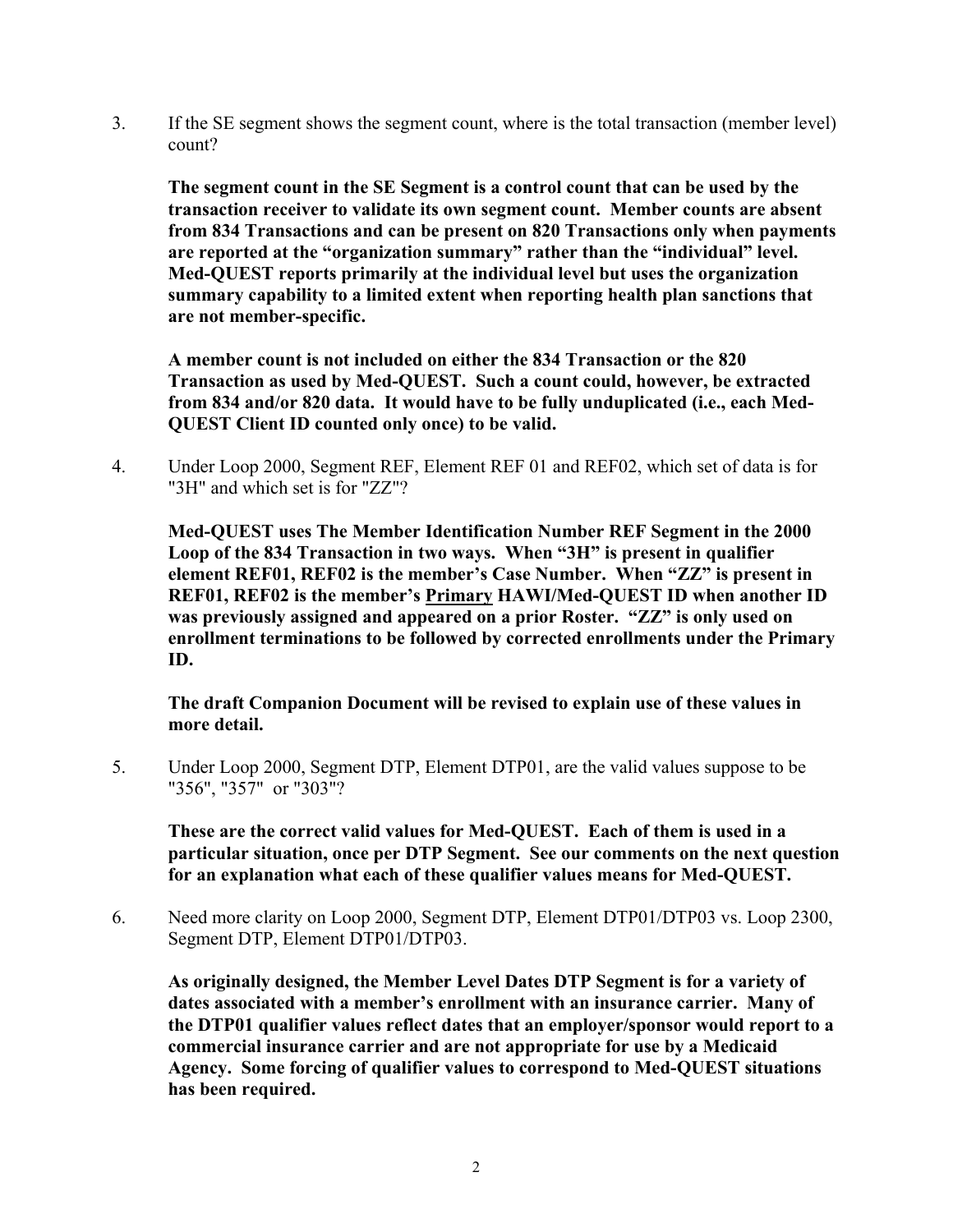**As used by Med-QUEST, the three valid values selected for use in DTP01 apply to the following situations:**

- **An "Eligibility Begin" Date (DTP01 = "256") shows the first day of a member's enrollment in a health plan with the same Rate Code and Island. It does not indicate a member's eligibility for Med-QUEST. An "Eligibility Begin" Date always appears for each member on Monthly 834s. On Daily 834's it appears on new enrollments and on changes that affect a member's Island or Rate Code.**
- **An "Eligibility End" Date (DTP01 = "257") appears when a member's enrollment in a particular Island/Rate Code combination is ended. It is only used on Daily enrollment terminations and retroactive "block in/block out" enrollment changes. Monthly 834s show only current members with their current Island and Rate Codes. "Eligibility End" Dates will not appear on Monthly 834s.**
- **A "Maintenance Effective" Date (DTP01 = "303") appears on Daily Changes when the member's Island and Rate Code are not affected.**

**One and only one of these dates will appear for all members on 834 Transactions. "Block in/block out" retroactive enrollments and terminations are the only exception. They involve both Begin and End Dates.**

**The draft Companion Document will be revised to explain use of these values in more detail.**

7. Is the 200A/RMR/RMR04/ Detail Payment Amount included in the calculation of the BPR/BRP02 Total Premium Payment Amount?

## **Yes. BRP02 includes both organization summary and individual remittance payment amounts.**

8. In the 820 transaction, is there any equivalent to the existing PROCESS-DATE?

**The date in the Transaction Set Creation Date (BGN03) element on the 834 Transaction is equivalent to the current Process Date. This is the date on which transaction data is extracted from HPMMIS. It is possible for this date to be prior to the date on which the transaction is sent. We recommend looking in the "outer envelopes" (IEA and GS Segments) for electronic transmission dates.**

**The draft Companion Document will be modified to fully explain Med-QUEST's use of the Transaction Set Creation Date.**

## **Business Questions (834)**

1. Sec. 2.1: "Monthly 834 Transactions are for purposes of audit and enrollment verification and are not intended for use in system updates." May we nonetheless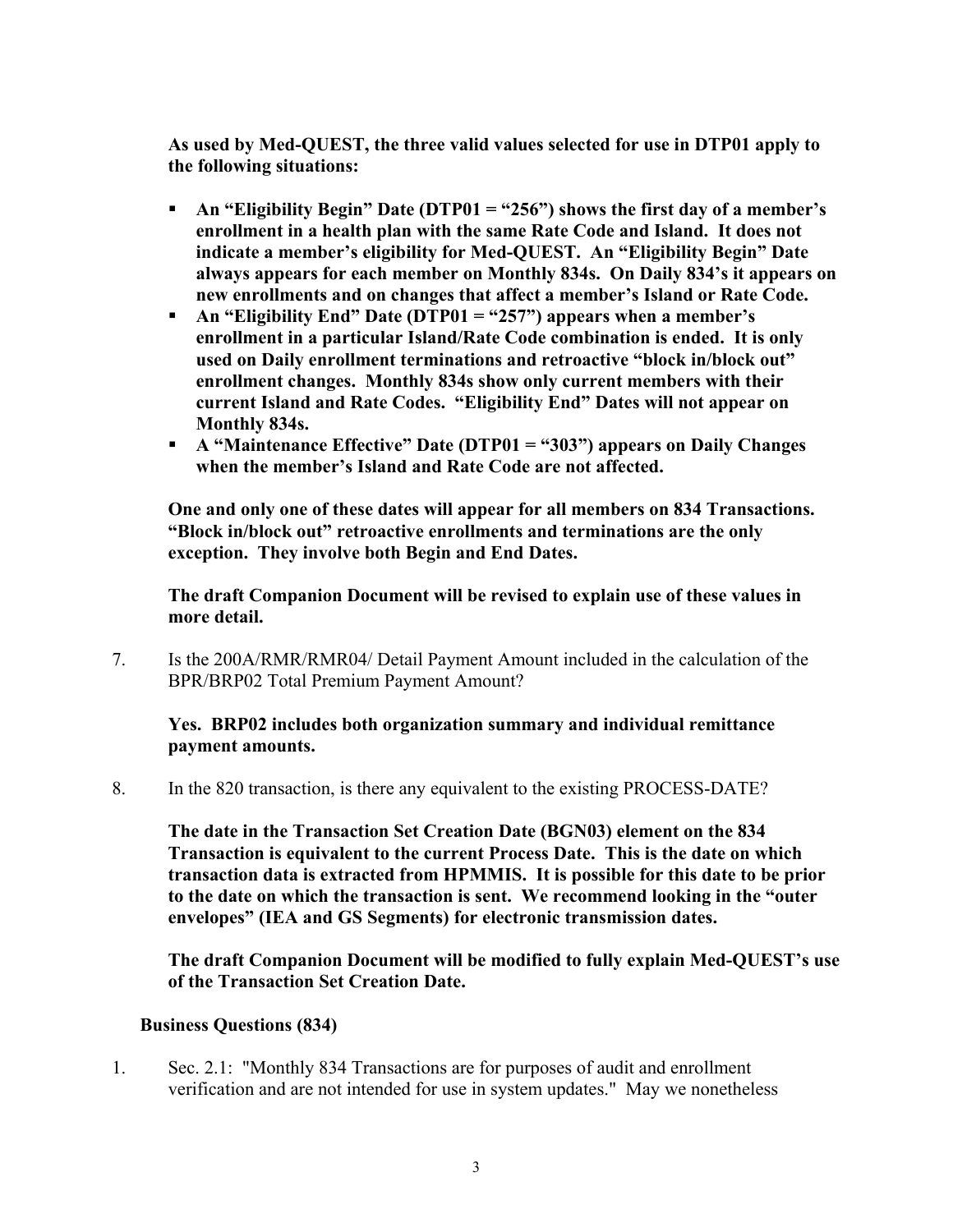continue to update from these transactions (enrollments and changes, not disenrollments) when the monthly provides new information?

## **We view utilization of transaction data by receiving health plans as internal processing that is outside of the domain of HIPAA Transaction and Code Set requirements. As long as health plans are able to receive standard transactions and code sets, they can use the data on them as they see fit.**

2. Sec. 5.2: Under "Valid Values" and "Definition/Format," reference is made to values used by AHCCCS. Should the reference be to Med-QUEST?

#### **Yes. The Companion Document will be corrected.**

3. 834 Loop N/A, Segment BGN, Element BGN01, "Transaction Set Purpose Code", "Code identifying purpose of transaction set," Valid Value "22": We're puzzled by the notion of the State's resubmitting an original transaction with no corrections where the original is known to have had errors. Should the definition omit the words "had errors and"?

**Various sources have interpreted BGN01 code values somewhat differently. As we understand it, the "22" (Information Copy) value might be used in a situation in which a receiver has lost an electronic transaction and it is not possible to regenerate an identical transaction due to changes in source (e.g., HPMMIS) data.**

**We will revise the Companion Document to explain things more clearly. We suggest that a BGN01 value of "00" (Original) be used unless there is a good reason not to use it.**

4. 834 Loop 2000, Segment INS, Element INS04 "Maintenance Reason Code", "Code identifying reason for the maintenance change", the Definition/Format says, "For Med-QUEST Action Codes other than the ones listed, Element INS04 is not populated." Does this mean we will no longer be able to tell if someone was auto-assigned to our plan?

**The technical team has requested from CMS new Maintenance Reason Code values for "Algorithm Assignment" (Action Code "AA") and "Enrollment Choice" (Action Code "AE"). Possible approval and implementation, however, may be years away. In the meantime, The technical team has inserted "AA" or "AE" Action Codes within another 834 element to communicate auto-assignment and enrollment choice situations to health plans.**

**For Hawaii, we recommend that "AA" and "AE" Action Code values appear in a second iteration of the Health Coverage Policy Number REF Segment in Loop 2300 of the 834 Transaction. A REF01 value of "17" (Client Reporting Category) will be associated with an "AA" or "AE" Action Code. When it appears as an Action Code, a value of "AA" or "AE" will appear in REF02. Only Daily Enrollment Adds are affected by this enhancement.**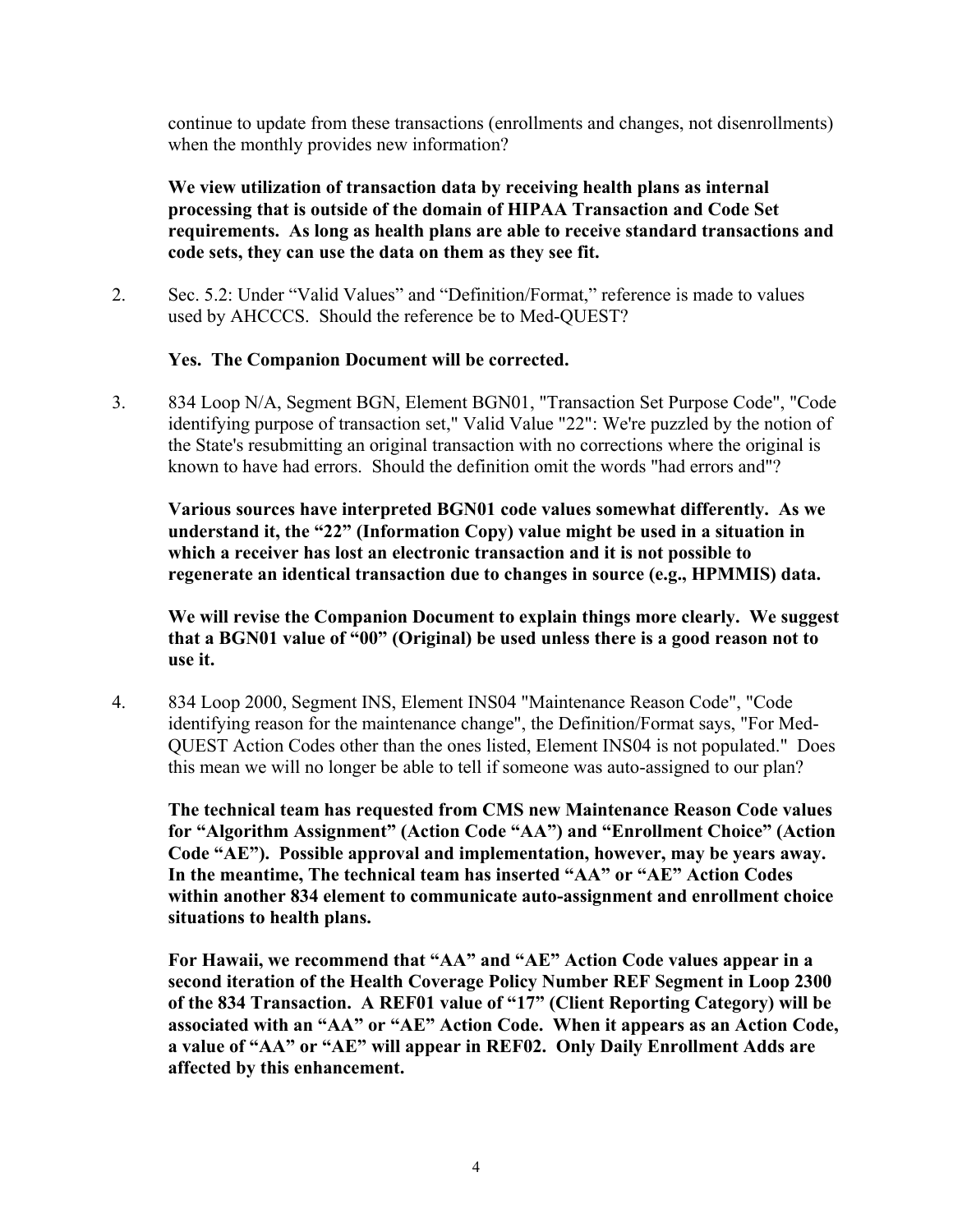#### **The Companion Document will be revised to show this enhancement, along with Hawaii Translator Specifications.**

5. 834 Loop 2000, Segment DTP, Element DTP01, "Date Time Qualifier", "Code specifying the type of date or time or both date and time"; Element DTP02, "Date Time Period Format Qualifier", "Code indicating the date format, time format, or date and time format"; and Element DTP03, "Status Information Effective Date", "The date that the status information provided is effective": May we know more about this please? Also, the Definition/Format mentions "Island or Rate Code changes". Where is the Island Code found on the 834? We do see it in the 820 in Loop 2300B, Segment RMR, Element RMR02, "Insurance Remittance Reference Number", but we need it in the 834 as well, so that we will know Island right away when the member is enrolled.

## **Some of the questions on Med-QUEST's use of the Status Information Effective Date (Loop 2000, Element DTP03) and associated elements on 834 Transaction are covered in our comments on Technical Question 6 above.**

**On 834 Transactions, Island Code appears in Loop 2100A, Element N406 (Location Identification Code). The associated qualifier (N405) has a value of "CY" (County/Parish). We believe that this is a valid way of designating Hawaiian Islands. An Island Code will always appear for each member on Monthly 834s. On Daily 834s, we would expect it on new enrollments and on Island Code changes.**

#### **The draft Companion Document will be revised to explain use of the Island Code element more explicitly and fully.**

6. 834 Loop 2100A, Segment NM1, Element NM108, "Identification Code Qualifier", "Code designating the system/method of code structure used for Identification Code (67)": The Valid Value is "34". What is the meaning of "(67)" in this context?

#### **The "(67)" has no meaning in this context. It is an accidental carry-over from another document. It will be deleted from the revised Companion Document.**

7. 834 Loop 2100A, Segment NM1, Element NM109, "Subscriber Identifier", "Insured's or subscriber's unique identification number assigned by a payer": The Definition/Format says "Social Security Number: Only used if NM108 above is 34." Will it otherwise be unpopulated? Also, will temporary identification numbers issued by the State of Hawaii ever be used here in place of Social Security Number?

## **If a Social Security Number is not available, situational elements NM108 and NM109 will not appear in Loop 2100A. Temporary IDs are not currently available to the 834 creation process and cannot be included in 834s at this time.**

8. 834 Loop 2100A, Segment N4, Element N406, "Location Identification Code", "Code which identifies a specific location," qualified in N405 as "County Code": What county